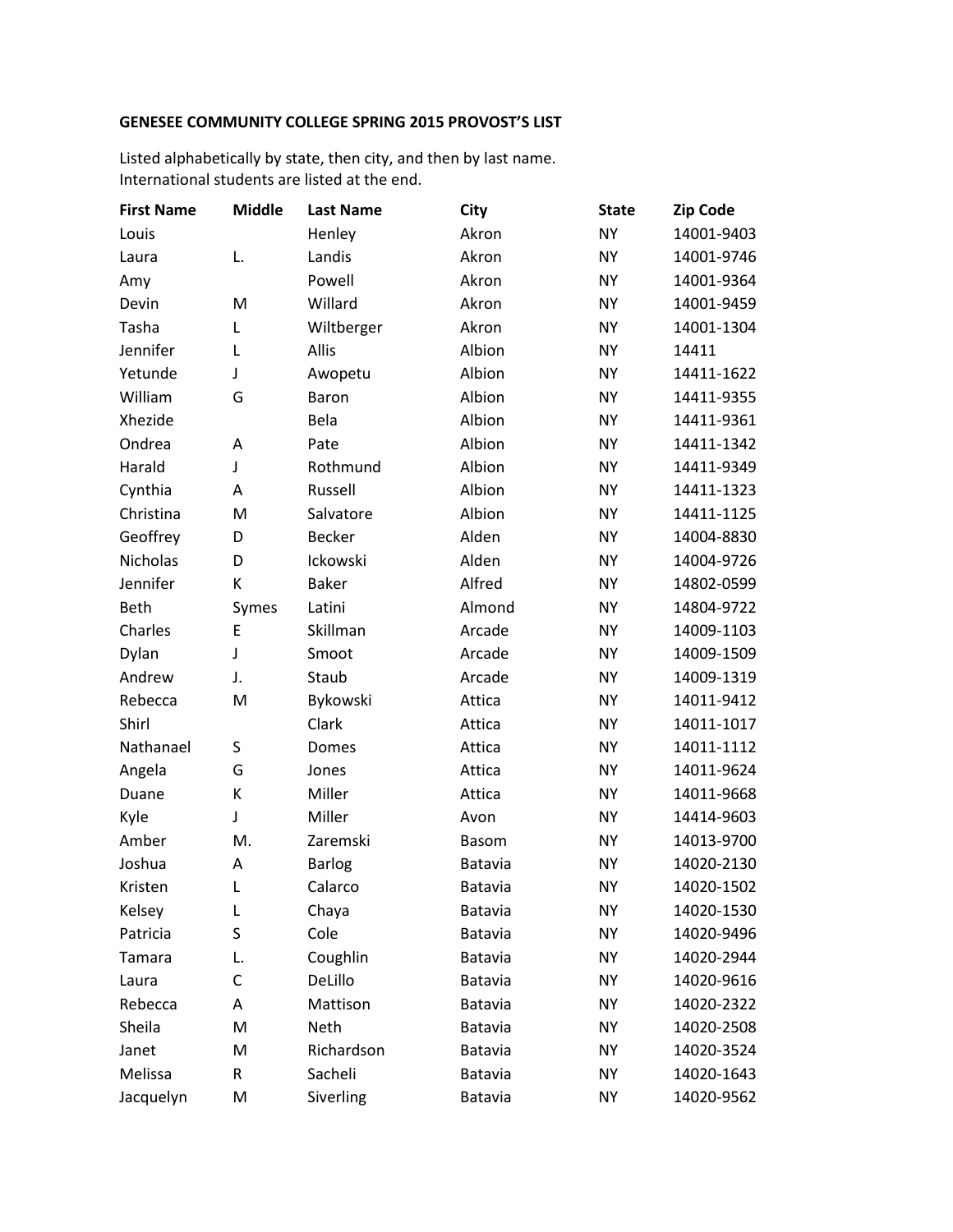| Jaylene        | E           | Smith-Kilner   | Batavia        | <b>NY</b> | 14020-1219 |
|----------------|-------------|----------------|----------------|-----------|------------|
| Joshua         | D           | <b>Stendts</b> | Batavia        | <b>NY</b> | 14020-1818 |
| Nicolette      | G           | Suozzi         | Batavia        | <b>NY</b> | 14020-3903 |
| Walter         | $\mathsf T$ | Szczesny       | Batavia        | <b>NY</b> | 14020-3519 |
| <b>Brian</b>   | M           | Wheeler        | Batavia        | <b>NY</b> | 14020-2420 |
| Nicole         | M           | Will           | Batavia        | <b>NY</b> | 14020-9479 |
| Rebecca        | G           | Woodruff       | Batavia        | <b>NY</b> | 14020-3506 |
| Kristen        | A           | Guarino        | Bergen         | <b>NY</b> | 14416-9758 |
| David          | S           | Mackey         | Bergen         | <b>NY</b> | 14416-9527 |
| Christina      | E           | Sheer          | <b>Bliss</b>   | <b>NY</b> | 14024-9404 |
| Craig          | M           | Perry          | Bloomfield     | <b>NY</b> | 14469-9522 |
| Mikayla        | M           | Chapin         | Brockport      | <b>NY</b> | 14420-9649 |
| Shannell       |             | Darby          | Brockport      | <b>NY</b> | 14420-2042 |
| Denise         | P           | Golbourne      | Brooklyn       | <b>NY</b> | 11203-6506 |
| David          | D           | Riley          | Brooklyn       | <b>NY</b> | 11226-2934 |
| Walter         | L           | Ball           | <b>Buffalo</b> | <b>NY</b> | 14204-1803 |
| Carlos         | F           | Bermudez       | <b>Buffalo</b> | <b>NY</b> | 14215-3149 |
| Regina         | M           | Calhoun        | <b>Buffalo</b> | <b>NY</b> | 14215-3516 |
| Andre          | C           | Davis          | <b>Buffalo</b> | <b>NY</b> | 14215-4036 |
| Dwight         | M           | <b>Dilbert</b> | <b>Buffalo</b> | <b>NY</b> | 14218-3040 |
| <b>Brandon</b> | E           | Jackson        | <b>Buffalo</b> | <b>NY</b> | 14215-3002 |
| Jamar          | $\mathsf T$ | Jones          | <b>Buffalo</b> | <b>NY</b> | 14211-1824 |
| Augustine      |             | Leage          | <b>Buffalo</b> | <b>NY</b> | 14207-2236 |
| <b>Brian</b>   | J           | Masterson      | <b>Buffalo</b> | <b>NY</b> | 14218-2305 |
| Robert         | F           | Piwowar        | <b>Buffalo</b> | <b>NY</b> | 14219-2588 |
| Diana          |             | Slowinski      | <b>Buffalo</b> | <b>NY</b> | 14221-4181 |
| Heather        |             | Childers       | Caledonia      | <b>NY</b> | 14423-1205 |
| Lauren         | К           | Russ-Clar      | Caledonia      | <b>NY</b> | 14423-1134 |
| Gretchen       | F           | Blackburn      | Cambridge      | <b>NY</b> | 12816-2618 |
| Mary           | К           | DeVore         | Camillus       | <b>NY</b> | 13031-2084 |
| Alyson         |             | Case           | Canandaigua    | <b>NY</b> | 14424-8815 |
| Pamela         | C           | Johnson        | Canandaigua    | <b>NY</b> | 14424-1016 |
| Isabelle       | L           | Behen          | Caneadea       | <b>NY</b> | 14717-8706 |
| Yulia          | ٧           | Gostylo        | Cheektowaga    | <b>NY</b> | 14225-3556 |
| Christina      | Η           | Hinson         | Churchville    | <b>NY</b> | 14428-9804 |
| Amanda         |             | Paolucci       | Churchville    | <b>NY</b> | 14428-8901 |
| Penny          | Α           | Arnold         | Corfu          | <b>NY</b> | 14036-9688 |
| Sebastian      | E           | Shaver         | Corfu          | <b>NY</b> | 14036-9783 |
| Quinton        |             | Tarbell        | Corfu          | <b>NY</b> | 14036-9612 |
| Erica          | L           | Kreamer        | Cuba           | <b>NY</b> | 14727-1211 |
| Katelyn        | Α           | <b>Bush</b>    | Dansville      | <b>NY</b> | 14437-1443 |
| Rebekah        | L           | Hull           | Dansville      | <b>NY</b> | 14437-9707 |
| Jennah         | К           | Kennedy        | Dansville      | <b>NY</b> | 14437-1115 |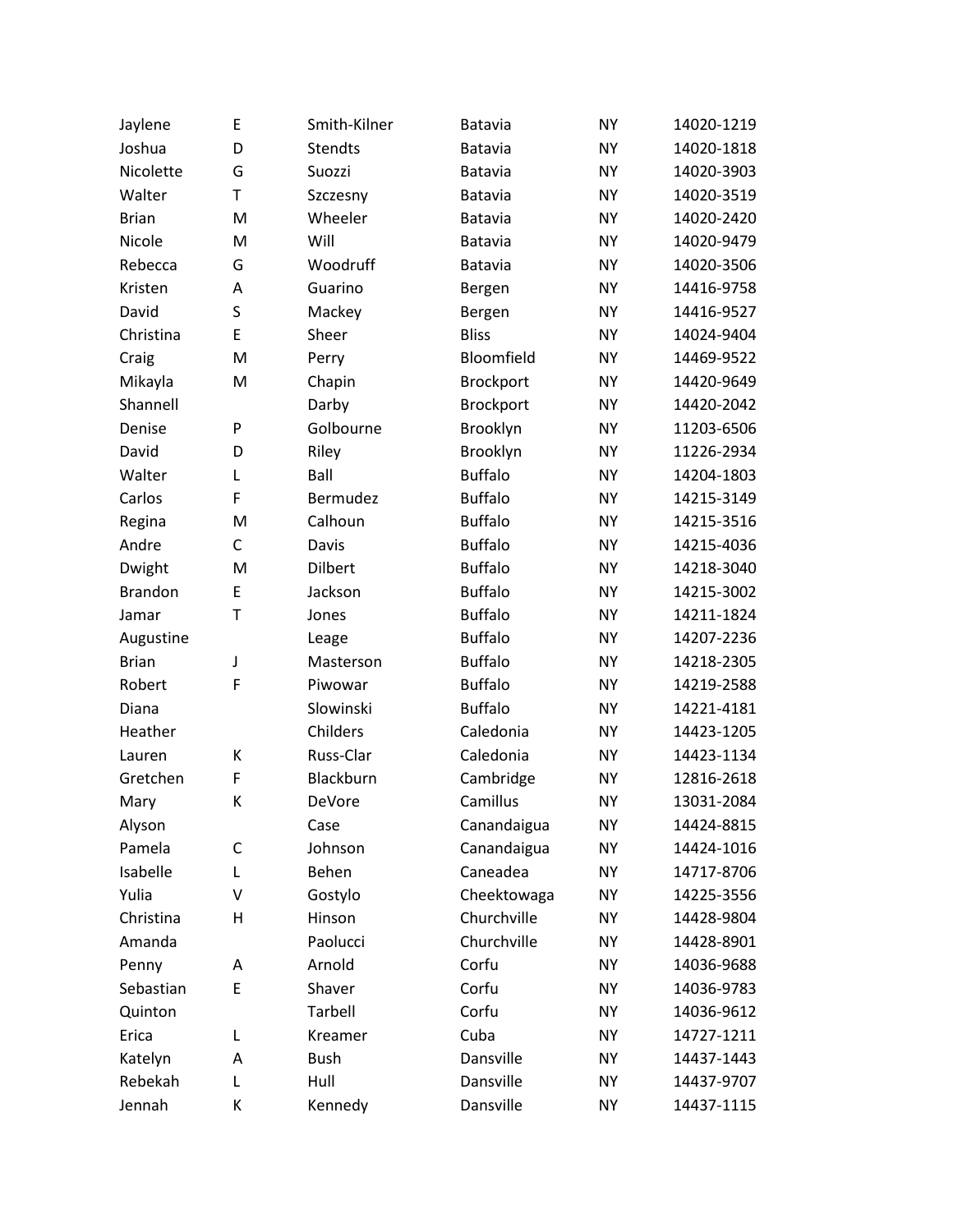| Stacey        | L         | Little             | Dansville      | <b>NY</b> | 14437-1633 |
|---------------|-----------|--------------------|----------------|-----------|------------|
| Emily         | M         | Luckenbach         | Dansville      | <b>NY</b> | 14437-1101 |
| Tara          |           | Schramm            | Dansville      | <b>NY</b> | 14437-9568 |
| Matthew       | T         | Young              | Dansville      | <b>NY</b> | 14437-1502 |
| Kodian        | F         | <b>Becker</b>      | Darien Center  | <b>NY</b> | 14040-9757 |
| Lesley        | S         | <b>Hicks</b>       | Delevan        | <b>NY</b> | 14042-9742 |
| Jeffrey       | A         | Rickerson          | Delevan        | NY.       | 14042-9524 |
| Kellie        | Α         | Rivas-Ramsey       | Delevan        | <b>NY</b> | 14042-9660 |
| Peyton        | J         | Atkins             | East Aurora    | <b>NY</b> | 14052-9555 |
| Kimberly      | L         | Schue              | East Aurora    | <b>NY</b> | 14052-2730 |
| Kiera         | E         | Gross              | East Bethany   | <b>NY</b> | 14054-9716 |
| Sarah         | R         | Hollands           | East Bethany   | <b>NY</b> | 14054-9703 |
| Lee           | M         | Johnson            | East Pembroke  | <b>NY</b> | 14056      |
| Sean          | M         | Payne              | East Rochester | <b>NY</b> | 14445-1845 |
| Kayleigh      | E         | Graziano           | Fairport       | <b>NY</b> | 14450-1136 |
| Courtney      | L         | Helmich            | Freedom        | <b>NY</b> | 14065-9743 |
| Christopher   | P         | Foegen             | Gainesville    | NY.       | 14066-9759 |
| Alexandra     | G         | <b>Bond</b>        | Gasport        | <b>NY</b> | 14067-9413 |
| Samantha      | L         | LaGrou             | Geneseo        | <b>NY</b> | 14454-1208 |
| Catherine     | ${\sf R}$ | Ludlow             | Geneseo        | <b>NY</b> | 14454-9717 |
| Anthony       | S         | <b>Nieves</b>      | Geneseo        | NY.       | 14454-1342 |
| Michelle      | S         | Piedmonte          | Geneseo        | <b>NY</b> | 14454-9507 |
| David         | J         | Freeman            | Hamlin         | NY.       | 14464-9594 |
| Carol         | A         | Robinson           | Henrietta      | <b>NY</b> | 14467-8836 |
| Kristy        |           | Gustke             | Hilton         | NY.       | 14468-8957 |
| Andrew        | S         | Jones              | Hilton         | <b>NY</b> | 14468-9164 |
| Nicole        | A         | Smallwood          | Hilton         | NY.       | 14468-1456 |
| James         |           | Clark              | Holland        | <b>NY</b> | 14080-9621 |
| Maria         | К         | Clark              | Holland        | NY.       | 14080-9621 |
| Peter         | J         | Fitzgerald         | Holland        | <b>NY</b> | 14080-9714 |
| Esther        | G         | Smith              | Holland        | <b>NY</b> | 14080-9622 |
| Mary          | P         | <b>Buggie-Hunt</b> | Holley         | <b>NY</b> | 14470-9324 |
| <b>Brenna</b> | M         | <b>DeFelice</b>    | Holley         | <b>NY</b> | 14470-1033 |
| Jennifer      | M         | DeVault            | Holley         | <b>NY</b> | 14470-1038 |
| Mariah        | L         | Elliott            | Holley         | <b>NY</b> | 14470-9735 |
| Felicia       | L         | Kraatz             | Holley         | <b>NY</b> | 14470-9504 |
| Michael       | J         | Lonski             | Holley         | <b>NY</b> | 14470-9030 |
| Rebecca       | A         | Reid               | Holley         | <b>NY</b> | 14470-9707 |
| George        | S         | Beinetti           | Honeoye Falls  | <b>NY</b> | 14472-9343 |
| Jennifer      | M         | Falta              | Honeoye Falls  | <b>NY</b> | 14472-9768 |
| Darcy         |           | Booth              | Hornell        | <b>NY</b> | 14843-1855 |
| Syrena        |           | <b>Bryant</b>      | Hornell        | <b>NY</b> | 14843-2313 |
| Lori          | Ε         | Brown              | Irving         | <b>NY</b> | 14081-9554 |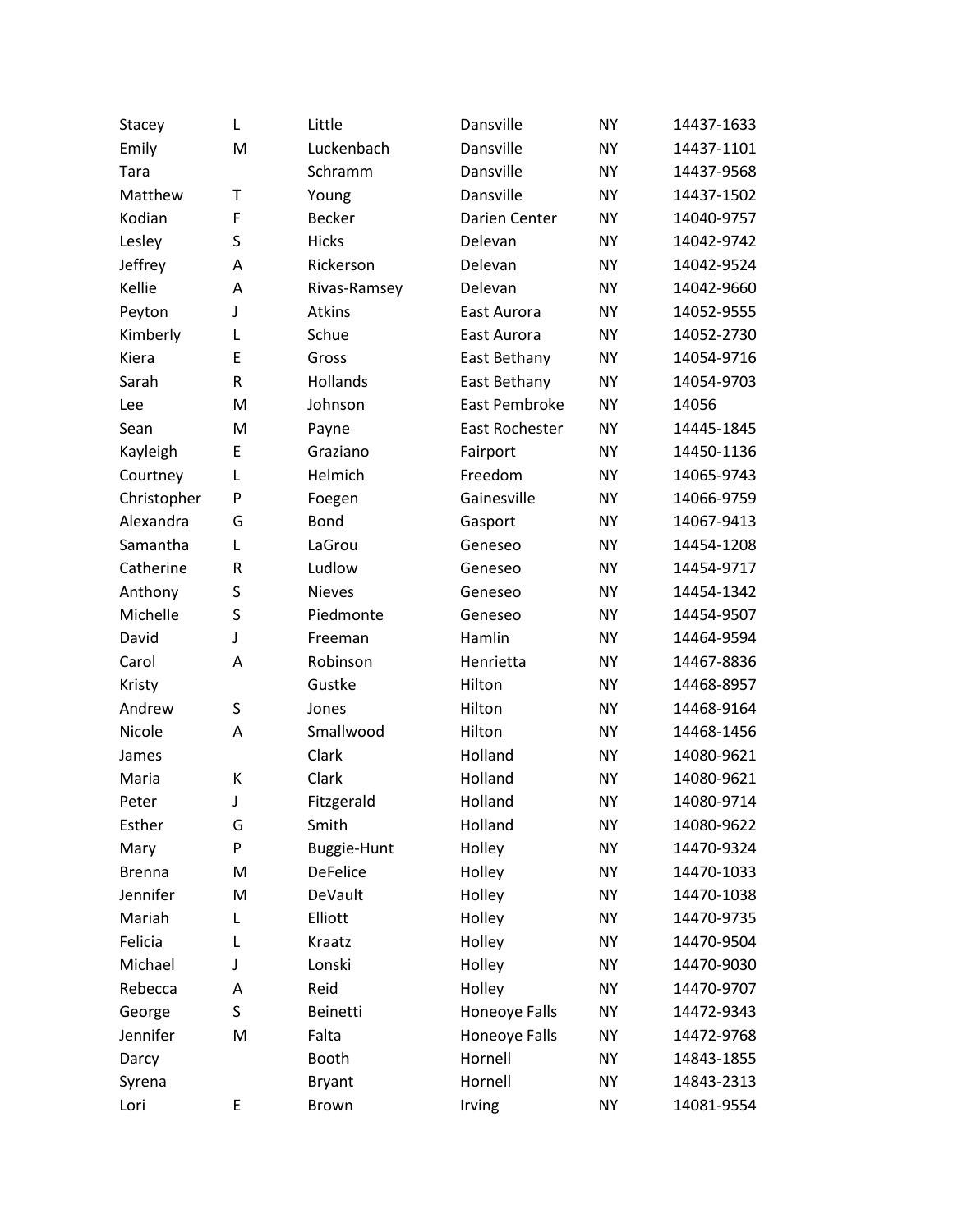| Danielle       | E  | Kinney        | Java Village        | <b>NY</b> | 14083-0181 |
|----------------|----|---------------|---------------------|-----------|------------|
| Galen          |    | Hogan         | Johnsburg           | <b>NY</b> | 12843-2703 |
| Crystal        | L  | Freitag       | Kendall             | NY.       | 14476-9776 |
| Charity        | Η  | Villalobos    | Kendall             | <b>NY</b> | 14476-9748 |
| Joseph         | C. | Perkowski     | Kent                | NY.       | 14477-9706 |
| Danielle       | L  | Russ          | Kent                | <b>NY</b> | 14477-9729 |
| Karlyn         | M  | Finucane      | Lancaster           | NY.       | 14086-9729 |
| Elizabeth      | Α  | Bolton        | Le Roy              | <b>NY</b> | 14482-9725 |
| <b>Betsy</b>   | M. | Griffith      | Le Roy              | <b>NY</b> | 14482      |
| Jeanice        | M  | Howard        | Le Roy              | <b>NY</b> | 14482-9302 |
| Kara           | В  | Miller        | Le Roy              | NY.       | 14482-8918 |
| William        | H  | Simmons       | Le Roy              | <b>NY</b> | 14482-8926 |
| Rosemarie      |    | Manzella      | Lima                | <b>NY</b> | 14485-9701 |
| Courtney       | L  | Mead          | Linwood             | <b>NY</b> | 14486-9705 |
| Cameron        | J  | Clements      | Livonia             | NY.       | 14487-9526 |
| Clinton        | J  | Richards      | Livonia             | <b>NY</b> | 14487-9604 |
| Abigail        | R  | Ross          | Livonia             | NY.       | 14487-9640 |
| Molly          | К  | <b>Breese</b> | Lyndonville         | <b>NY</b> | 14098-9711 |
| <b>Brandon</b> | R  | Pajek         | Lyndonville         | <b>NY</b> | 14098-9638 |
| <b>Briana</b>  |    | Bellan        | Medina              | <b>NY</b> | 14103-9602 |
| Alisha         | Α  | Eaton         | Medina              | NY.       | 14103-1517 |
| Carianne       | L  | Glass         | Medina              | <b>NY</b> | 14103-1527 |
| Maureen        | А. | Moriarty      | Medina              | NY.       | 14103-1604 |
| Matthew        | C  | Crosby        | Middleport          | <b>NY</b> | 14105-1216 |
| Afia           |    | Eugene        | Middletown          | NY.       | 10940-4726 |
| Julie Lynn     | C  | Flanagan      | <b>Mount Morris</b> | <b>NY</b> | 14510-1213 |
| Jeffery        | S  | Olverd        | <b>Mount Morris</b> | NY.       | 14510-9513 |
| <b>Brian</b>   | R  | Sullivan      | <b>New York</b>     | NY.       | 10065-7110 |
| Gregory        |    | Bessey        | Newark              | <b>NY</b> | 14513-1168 |
| Laurel         | Α  | Lochner       | Newark              | <b>NY</b> | 14513-1158 |
| Josiah         | D  | Seaburg       | North Chili         | <b>NY</b> | 14514-9751 |
| Heather        | R  | McKeown       | Nunda               | <b>NY</b> | 14517-9631 |
| Justine        | Α  | Swartz        | Nunda               | <b>NY</b> | 14517-0093 |
| Aaron          | R  | <b>Bosse</b>  | Oakfield            | <b>NY</b> | 14125-9712 |
| Timothy        | E  | Colopy        | Oakfield            | <b>NY</b> | 14125-9757 |
| Austin         | J  | Schroeder     | Oakfield            | <b>NY</b> | 14125-1113 |
| Anna           | G  | Updike        | <b>Orchard Park</b> | <b>NY</b> | 14127-3704 |
| Shauna         |    | Weber         | <b>Orchard Park</b> | <b>NY</b> | 14127-1326 |
| Jazzmin        | L  | Wipf          | Palmyra             | <b>NY</b> | 14522-9349 |
| Jason          | P  | Everett       | Pavilion            | <b>NY</b> | 14525-9741 |
| William        | C. | Kegler        | Pavilion            | <b>NY</b> | 14525-9715 |
| Benjamin       | N  | Werner        | Pavilion            | <b>NY</b> | 14525-9709 |
| David          | M  | Ball          | Penfield            | <b>NY</b> | 14526-2327 |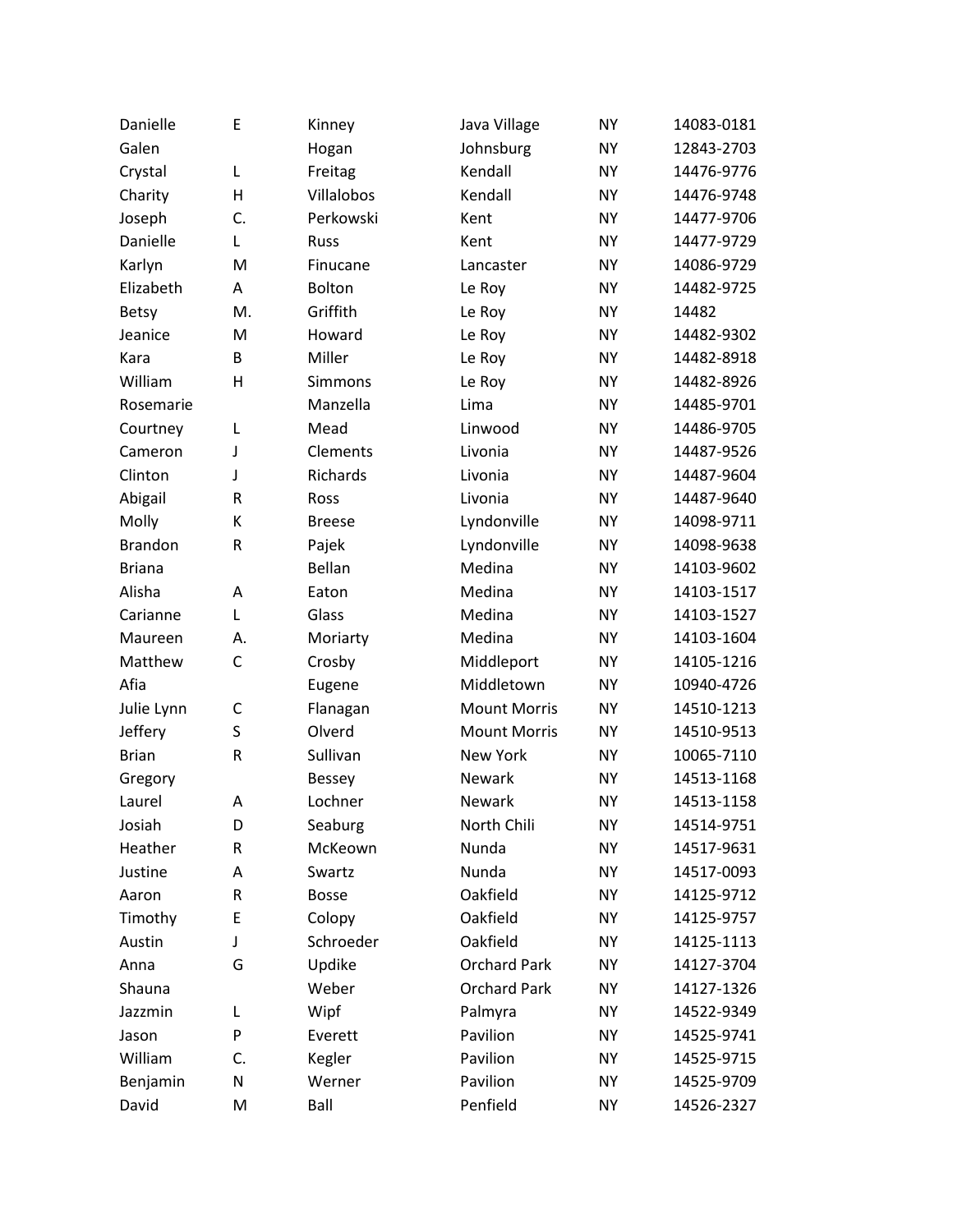| <b>Betsy</b>  |              | Mayer          | Perry          | <b>NY</b> | 14530-1125 |
|---------------|--------------|----------------|----------------|-----------|------------|
| David         | W            | Mead           | Portageville   | <b>NY</b> | 14536-9707 |
| Kazi          |              | Hasan          | Queens Village | <b>NY</b> | 11427-2202 |
| Nicole        |              | Ariano         | Rochester      | <b>NY</b> | 14626-3317 |
| Emily         | M            | Chapman        | Rochester      | <b>NY</b> | 14606-4707 |
| Jillian       |              | Eckert         | Rochester      | <b>NY</b> | 14616-1237 |
| <b>Bailey</b> | P            | Farrell        | Rochester      | <b>NY</b> | 14613-1209 |
| Ellen         | E            | Fridman        | Rochester      | <b>NY</b> | 14606-4328 |
| Paul          |              | Fridman        | Rochester      | <b>NY</b> | 14606-4328 |
| Nancy         |              | Gombert        | Rochester      | <b>NY</b> | 14620-2429 |
| Sarah         | Α            | Haight         | Rochester      | <b>NY</b> | 14624-2222 |
| lan           | E            | Harewood       | Rochester      | <b>NY</b> | 14620-1514 |
| Guy           | $\mathsf{H}$ | <b>Higgins</b> | Rochester      | <b>NY</b> | 14612-5222 |
| Latisha       | P            | Holloway       | Rochester      | <b>NY</b> | 14621-3310 |
| Carnel        | C            | Jackson        | Rochester      | <b>NY</b> | 14620-2040 |
| Corey         | J            | Jackson        | Rochester      | <b>NY</b> | 14620-2040 |
| Alita         | B            | Leonard        | Rochester      | <b>NY</b> | 14619-2203 |
| Yi            |              | Lu             | Rochester      | <b>NY</b> | 14619-2322 |
| Laurie        | A            | Luce           | Rochester      | <b>NY</b> | 14610-1827 |
| <b>Baruch</b> | J            | Marshall       | Rochester      | <b>NY</b> | 14610-1806 |
| Serena        | M            | Melvin         | Rochester      | <b>NY</b> | 14612-1125 |
| Megan         | M            | O'Connor       | Rochester      | <b>NY</b> | 14624-4512 |
| Jaime         | L            | Ritson         | Rochester      | <b>NY</b> | 14612-2287 |
| Twanda        | N            | Robinson       | Rochester      | <b>NY</b> | 14624-4775 |
| Jacob         | W            | Rouse          | Rochester      | <b>NY</b> | 14609-2310 |
| Melissa       | A            | Ryan           | Rochester      | <b>NY</b> | 14624-1154 |
| La Taura      | A            | Scott          | Rochester      | <b>NY</b> | 14611-2931 |
| Judith        | M            | Soklevski      | Rochester      | <b>NY</b> | 14624-1956 |
| Jacqueline    | L            | Swinton        | Rochester      | <b>NY</b> | 14624-1010 |
| Paul          |              | Thompson       | Rochester      | <b>NY</b> | 14626-4277 |
| Yancy         | Α            | Wearen         | Rochester      | <b>NY</b> | 14613-2014 |
| Shedrick      | J            | Wooden         | Rochester      | <b>NY</b> | 14621-3311 |
| Arielle       | Α            | Chase          | Sag Harbor     | <b>NY</b> | 11963-2352 |
| Matthew       | M            | Blanding       | Schenectady    | <b>NY</b> | 12306-4929 |
| Sakura        |              | Gysin          | Sherburne      | <b>NY</b> | 13460-3517 |
| Amy           | L            | Lane           | Spencerport    | <b>NY</b> | 14559-1713 |
| Leeann        | E            | Pickering      | Spencerport    | <b>NY</b> | 14559-9512 |
| Janet         | E            | Plucknette     | Spencerport    | <b>NY</b> | 14559-1304 |
| Alissabeth    |              | Marshall       | Springville    | <b>NY</b> | 14141-1208 |
| Emma          | L            | Fiegl          | Springwater    | <b>NY</b> | 14560-9502 |
| Levi          | R            | Miller         | Springwater    | <b>NY</b> | 14560-9679 |
| Edward        | C            | Mendes         | Varysburg      | <b>NY</b> | 14167-9758 |
| Derek         | W            | Draper         | Wadsworth      | <b>NY</b> | 14533-9603 |